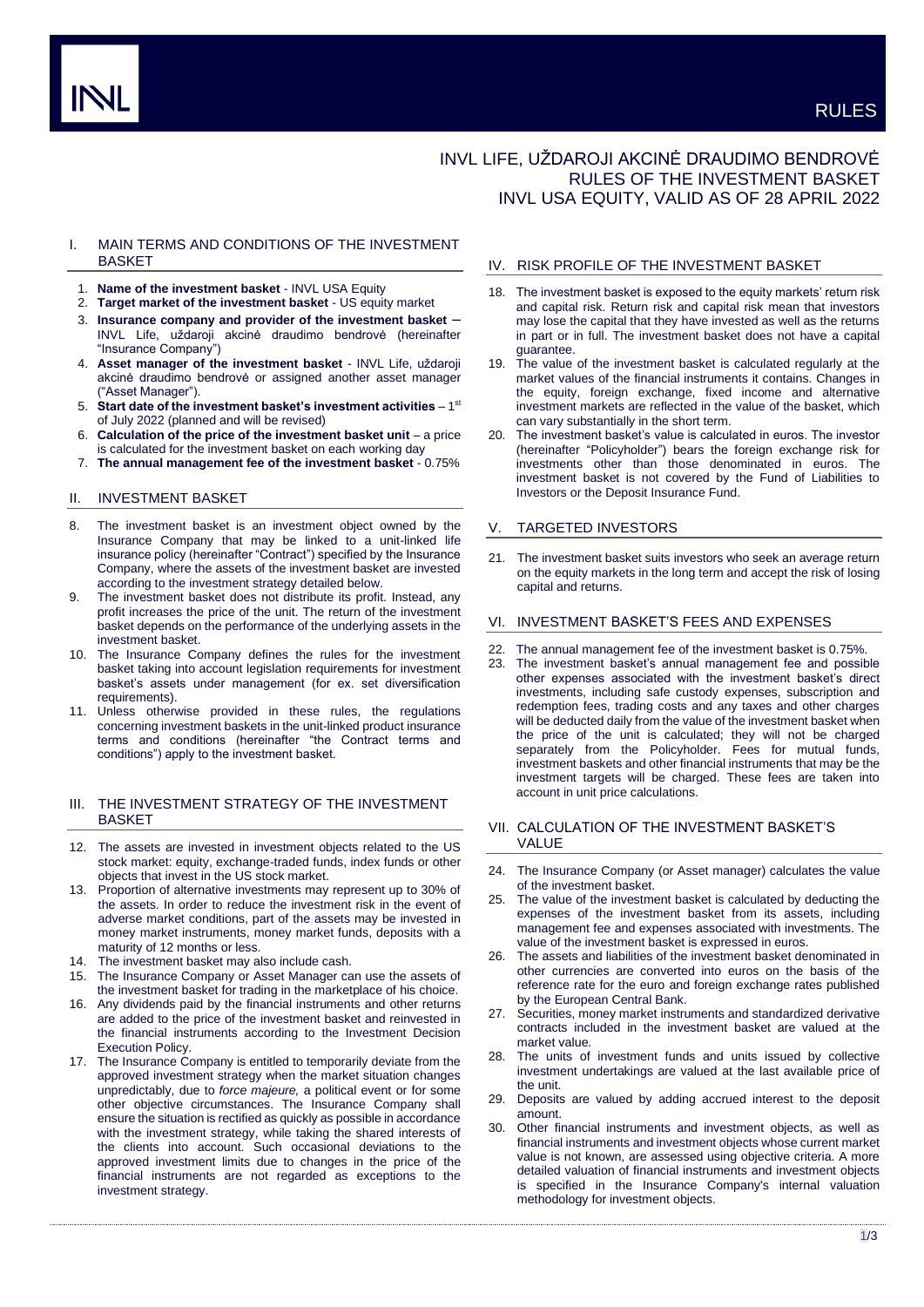31. A value is calculated for the investment basket for the days those Lithuanian banks are generally open (working days). Based on any changes, market disturbances or other similar reasons possibly affecting the investment basket's investments, the Insurance Company (Asset Manager) can interrupt the calculation of the investment basket's value until the calculation of the value can be carried out normally.

## VIII. CALCULATION OF THE UNIT PRICE OF THE INVESTMENT BASKET

- 32. The price of the investment basket unit is calculated by dividing the value of the basket by the number of investment basket units in circulation.
- 33. The unit price of the investment basket may be divided into fractions. The number of investment basket's units and the unit price are rounded to 4 decimal places. The unit price of the investment basket is expressed in euros. The latest unit price of the investment basket is available from the Insurance Company and on the Insurance Company's website.

#### IX. LINK BETWEEN INVESTMENT DIRECTION AND CONTRACTAND ASSOCIATED RESTRICTIONS

- 34. Investment basket is linked to the Contract only for the purpose of calculation of capital accumulated in the Contract.
- 35. The subscription of the investment basket's units means tying a new payment after corresponding fees deduction under the customer's Contract or of already existing savings to the price of the investment basket's unit. The redemption of the investment basket units means the withdrawal of the Contract's savings tied to the investment basket or their transference to another investment basket.
- 36. The Insurance Company is entitled to refuse to execute the Policyholder's investment order due to linking the Contract with the investment basket. The Insurance Company has the right to limit the number of investment baskets selected in the Contract, the combination with other investment baskets offered by the Insurance Company or to determine the minimum number of units or the minimum amount in euros that may be linked to the Contract at any time.
- 37. The redemption price of the investment basket unit coincides with the price of the unit.
- 38. Investment assignments are executed in the order in which they are submitted.
- 39. The investment assignment can only be cancelled with the approval of the Insurance Company.
- 40. The Insurance Company is entitled to restrict investment basket unit redemptions and subscriptions due to market disturbances or other similar reasons, or if the restriction is deemed necessary to protect the interests of other Policyholders. Such a situation can arise, for example, due to a market disturbance, as a result of which the valuation and realization of the Investment Basket's investments and value calculation of the Investment Basket cannot be carried out reliably.
- 41. Investment risk borne by Policyholder as well covers such situations when investment basket unit redemptions and subscriptions are temporarily or permanently suspended by Insurance Company, Asset manager or state institution, as well as cases of suspension of investment basket unit valuation (unit price is not calculated on a particular day and it is determined later). In such cases investment unit price is calculated, Policyholder's investment orders or other transactions in respect to the Contract are executed as soon as subscription/redemption of investment units is reopened and unit price available.
- 42. The Insurance Company is entitled to change the Asset Manager of the investment basket and make changes to the rules of the investment basket. Changes are reported on the Insurance Company's website.

# X. TERMINATION OF THE INVESTMENT BASKET

43. The Insurance Company is entitled to terminate the investment basket or to merge it with other investment basket, owned by the

Insurance Company. Policyholders' notification procedure is set in the Contract terms and conditions.

## XI. OWNERSHIP OF AND RIGHTS TO THE INVESTMENT BASKET AND ITS UNITS

44. The Policyholder or beneficiaries do not have title or other rights to the investment basket or to its units linked to the Contract. The Insurance Company holds the title to the units of the basket and the financial instruments belonging to the basket linked to the **Contract.** 

## XII. TAXES AND PAYMENTS TO AUTHORITIES

- 45. If the investment basket or financial instruments in the basket are subject to direct or indirect taxes under a law or an order issued, or other fees imposed by the authorities, and which are payable by the Insurance Company, the Insurance Company is entitled to charge the corresponding sum from the investment basket's asset.
- The investment basket's financial instruments may be subject to tax costs, which affect the price of the financial instrument's or investment basket's value.

#### XIII. RISKS ASSOCIATED WITH THE INVESTMENT BASKET

#### 47. **MARKET RISK**

Financial instruments are affected by market risk, i.e. risk which is caused by general economic development, in other words factors that affect the overall performance of companies operating on the markets and/or that the value of the investment changes as a result of changes in the economic outlook.

#### 48. **RETURN RISK**

The performance of the investment basket is dependent on the performance of the target market, which may vary during the investment period. No guarantees can be made concerning the performance of the target market. The past performance of investments is no guarantee of future performance. Investing in the investment basket is not the same as investing directly in the target market.

# 49. **INTEREST RATE RISK**

Interest rate risk results from the value of the investment basket changing due to a change in the market interest rates.

#### 50. **CREDIT RISK**

Credit risk means a loss or the weakening of the financial position because the issuer of a security or other debtor fails to meet his or her obligations. If the credit risk materializes, the investor bears the risk of losing the investment entirely or in part.

#### 51. **COUNTERPARTY RISK**

Counterparty risk arises due to the other party in a financing or derivative contract and materializes if the counterparty is unable or unwilling to meet his or her obligations. If the counterparty risk materializes, the market value of the contract concluded with the counterparty is subject to risk. The investor bears the risk of losing the investment entirely or in part if the counterparty risk materializes due to the insolvency of the derivative counterparty prior to the redemption of the investment.

## 52. **FOREIGN EXCHANGE RISK**

If the financial instruments include investments other than euro denominated investments, changes in exchange rates may affect the performance of the financial instrument.

#### 53. **LIQUIDITY RISK**

The markets' liquidity risk means that investments cannot be or cannot easily be realized or covered at the current market price or that a value cannot be determined for the investments due to the markets' lack of depth or because the markets are not working due to disturbance. The value of an investment may need to be defined in an exceptional manner at an exceptional time as the result of a market disturbance.